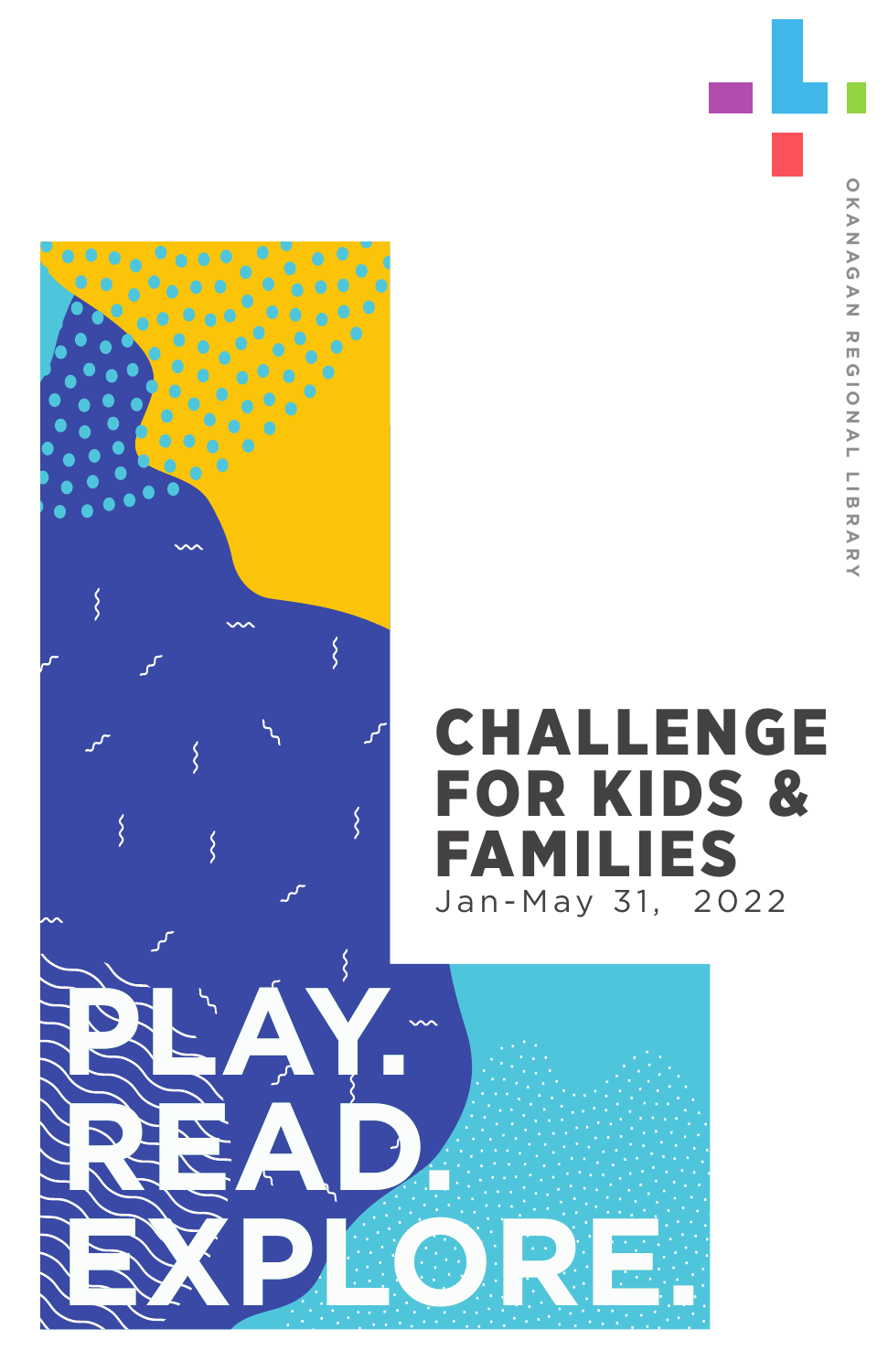Take a picture of the same spot each month and watch the seasons change.



Build a snowman. Plant a seed.

Read about the constellations.



Find a flower outside and identify it.



Read about plants and flowers.



Spot and identify two different kinds of birds. Read about birds.





Do something kind for someone.



Write a letter to someone. Serenade a senior. Take a nature walk.



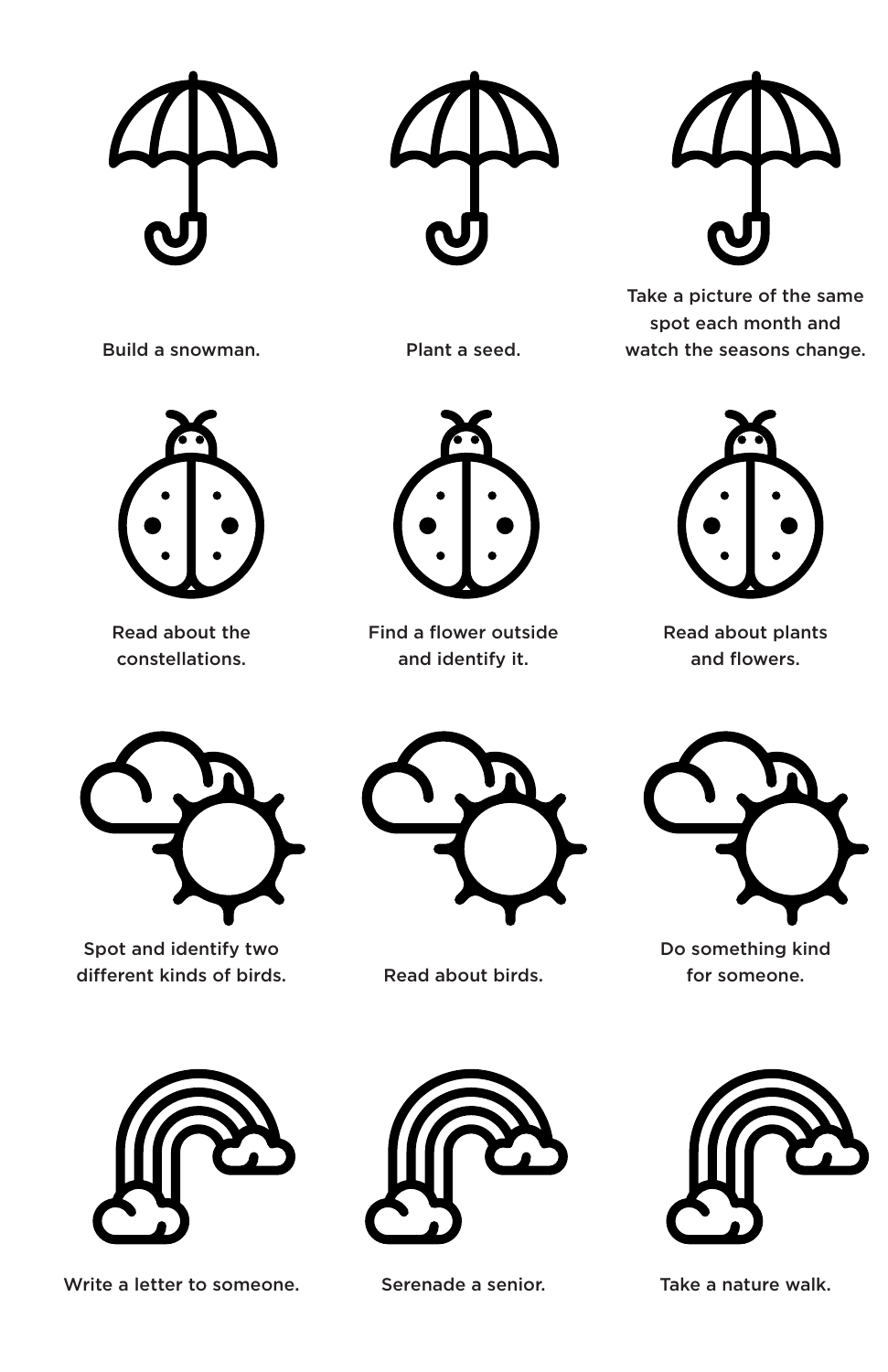

Catch snowflakes and look at the shapes Draw a snowflake.



Play a board game. Read about frogs.



Freeze balloons filled with coloured water and then pop them outside.



Look at the moon and count the stars.





Listen to frogs in the spring and draw a frog.



Read a funny book. Build a fort.







Write a poem about seasons changing.



Try something new. Seread a favourite book. Try something new. Read and cook a recipe.